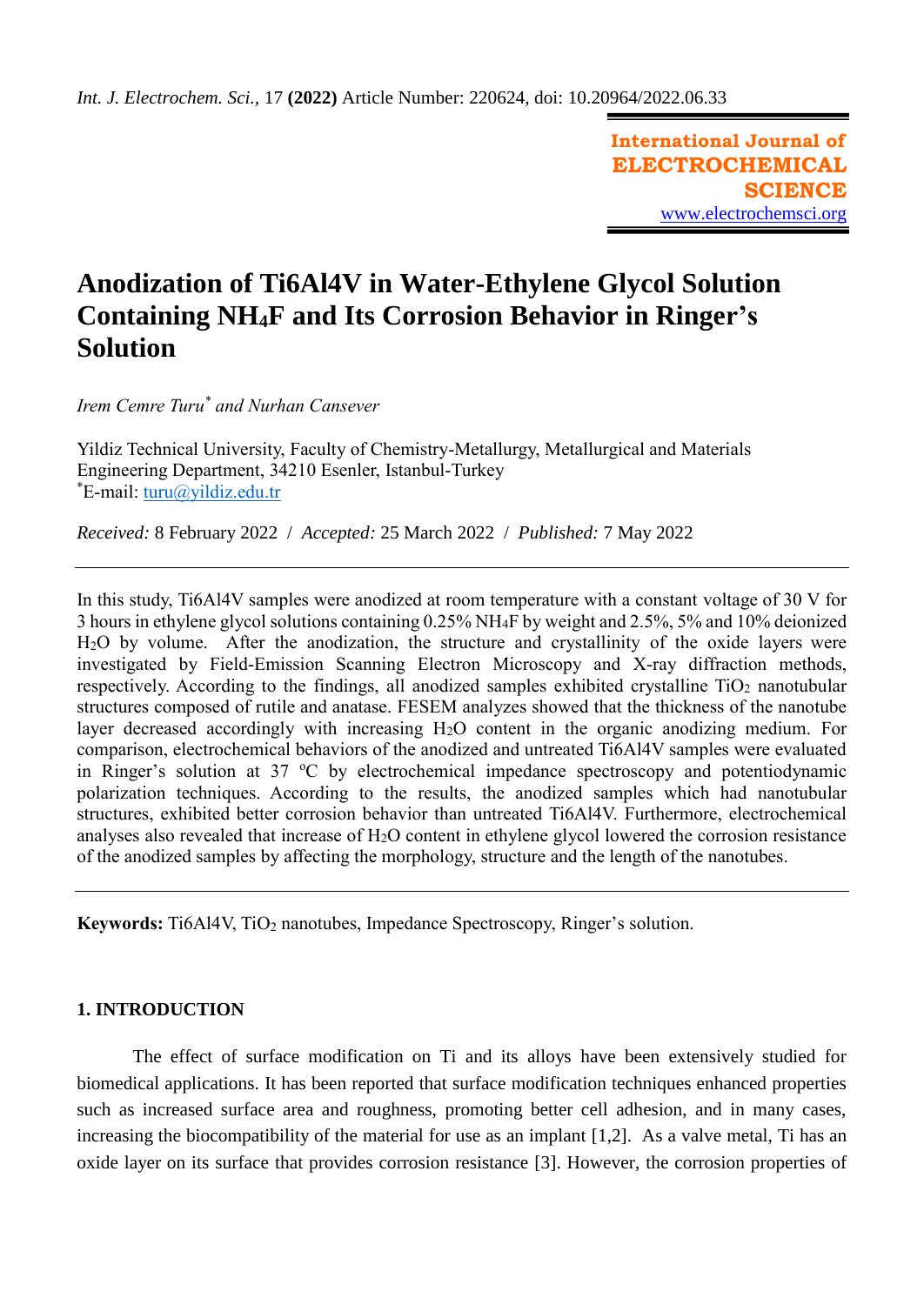this metal can be further improved by changing the type and structure of the oxide layer. Particularly, nanotubes and nanoporous oxides are known to have much better corrosion properties than the barrier type  $TiO<sub>2</sub> [4]$ . Therefore, formation of  $TiO<sub>2</sub>$  nanotubes on implant materials has received great attention due to their better biocompatibility, especially for bioapplications. A few of these biocompatibility benefits are improvement of osteoblast growth and differentiation into osteocytes, promoting cell adhesion for better bone formation, and enhanced tissue integration [5–8].

Anodic oxidation has been an approved and well-studied method to produce TiO<sub>2</sub> nanotubes on Ti and its alloys [9–11]. TiO2 nanostructures with different physical properties such as pore size and morphology can be controlled by anodizing parameters such as anodization time, potential and electrolyte composition. These parameters are known to have important effects on oxide growth and dissolution rates, which are the key parameters affecting nanotube formation [5,8,12–14].

As F ions plays a major role in nanotubular oxide growth, electrolytes containing F ions are specifically preferred for successful nanotube growth [15–18]. In nanotubular oxide growth, the formation and dissolution of the oxide layer occur simultaneously on the Ti surface. In this process, F ions are the key components due to their high chemical affinity for Ti and high diffusibility because of their small atomic radii. Thus, during the oxidation process, formation of the compact  $TiO<sub>2</sub>$  layer and dissolution of this layer to form water-soluble  $[TiF_6]^2$  occurs simultaneously. Consequently, as a diffusion-driven process, with sufficient time and electrical field, nanotubes may form on Ti or alloy substrate [19]. Additionally, the pH of the anodization medium and the source of F ions are also important. In the literature,  $TiO<sub>2</sub>$  nanotube formation has been successfully performed using acidic, aqueous or organic electrolytes containing F ions [4,8,15,18]. Electrolytes containing (NH<sub>4</sub>)<sub>2</sub>SO<sub>4</sub> and NH<sub>4</sub>F [5]; ethylene glycol, NH<sub>4</sub>F and H<sub>2</sub>O [20]; H<sub>3</sub>PO<sub>4</sub> and HF [17]; HF and H<sub>2</sub>O [21] have also been reported for the anodic oxidation of TiO<sub>2</sub> nanotubes on Ti6Al4V alloy.

Besides F ions, it has been reported that H<sub>2</sub>O content in organic electrolytes has a significant effect on  $TiO<sub>2</sub>$  nanotube morphology and crystal structure [9,22–24]. Change in pore diameter and nanotube length with varying H<sub>2</sub>O content in EG electrolyte has also been noted [8,23]. In addition, Su et al. obtained TiO<sub>2</sub> nanotubes with different crystal structures by changing the amount of H<sub>2</sub>O in EGbased anodization solution [24].

In this study, Ti6Al4V substrate was chosen as it provides better biocompatibility with its elastic modulus similar to that of human bone. Nanotubular oxide growth was carried out by anodic oxidation in EG electrolytes containing 0.25% NH<sub>4</sub>F by weight and 2.5%, 5% and 10% H<sub>2</sub>O by volume. The effect of  $H_2O$  content on structural and electrochemical properties of TiO<sub>2</sub> nanotubes was investigated. Field-Emission Scanning Electron Microscopy (FESEM) was used for observing surface morphology of the TiO<sup>2</sup> nanotubes on Ti6Al4V susbstrate. Crystal phases of the anodized Ti6Al4V as well as the untreated Ti6Al4V was investigated using the X-ray diffraction (XRD) method. Since the chemical interaction between metallic materials and human body was crucial for evaluating the stability and overall performance of an implant material, the electrochemical corrosion behavior of anodized samples was evaluated and compared with untreated Ti6Al4V sample using electrochemical impedance spectroscopy (EIS) and potentiodynamic polarization technique in Ringer's solution.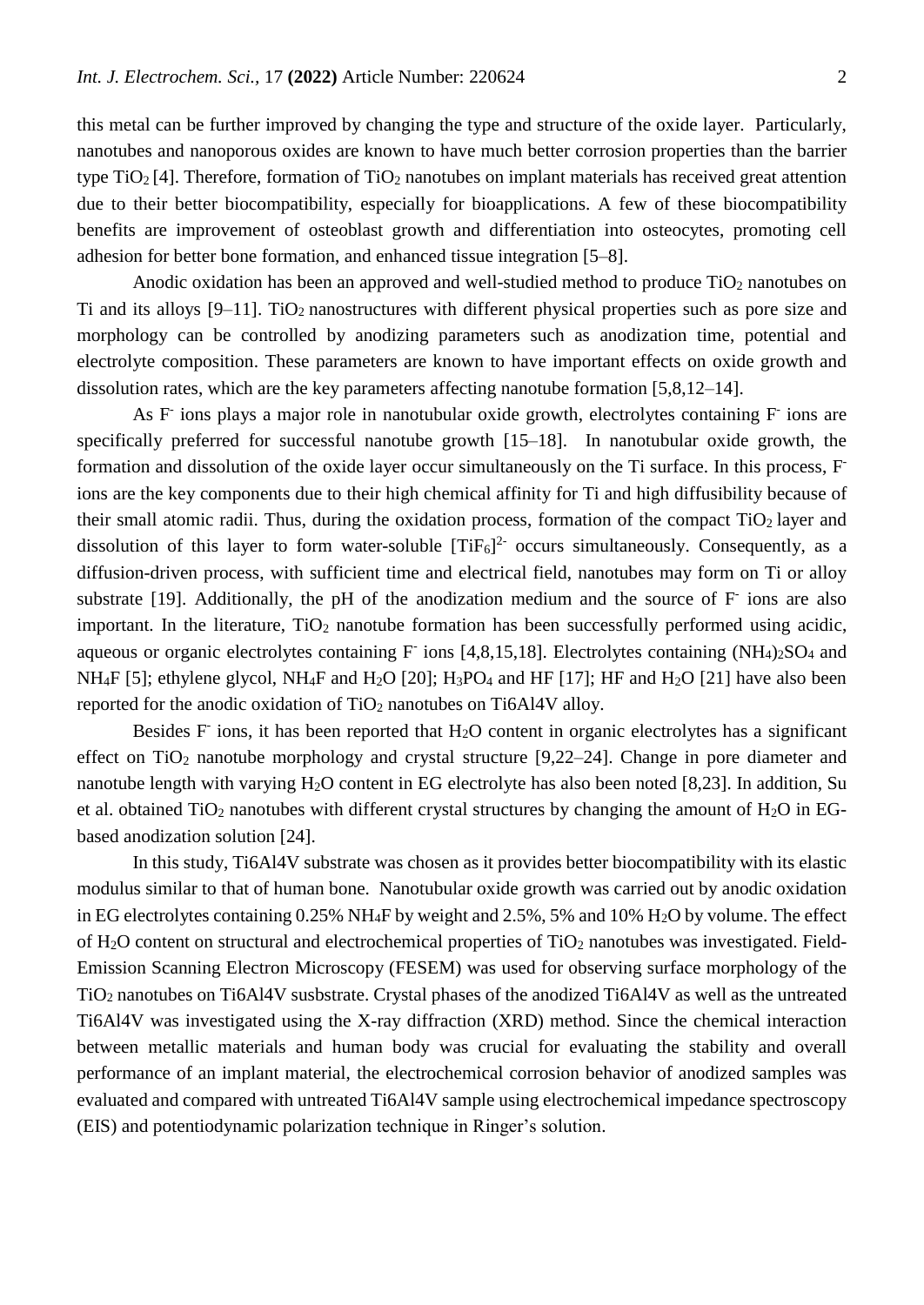# **2. EXPERIMENTAL**

In order to observe the effect of  $H_2O$  content on  $TiO_2$  nanotube structures in the anodization medium, TiO<sub>2</sub> nanotubes were grown on Ti6Al4V substrate consisting of 89.13% Ti, 6.36% Al, 4.14% V, 0.21% Fe and 0.11% other elements. The samples with dimensions of 10 mm  $\times$  10 mm  $\times$  2 mm were cut, prepared metallographically using 240 and 320 grit SiC papers, and then polished with 9 μm diamond paste and 0.04 μm colloidal silica. Afterward, the samples were cleaned in an ultrasonic bath with ethanol and deionized water and dried in the air before anodic oxidation.

The anodization was performed using a direct current power supply with a two-electrode setup, in which the sample was attached as the anode and a 2.5 cm  $\times$  4.0 cm graphite plate was used as the cathode. In order to provide a homogeneous electric field distribution in the electrolyte, the distance between anode and cathode was kept constant at 2 cm in all anodizing processes. Using this setup, each sample was anodized in EG solution for 3 hours at a constant voltage of 30 V at room temperature, and current-time data were recorded for each process. To observe the effect of  $H_2O$  content on different properties of TiO<sub>2</sub> nanotubes, EG electrolytes containing  $0.25\%$  NH<sub>4</sub>F by weight were prepared with three different percentages of deionized  $H_2O$  as 2.5%, 5% and 10% by volume. The electrolyte was stirred continuously at 300 rpm during all the anodization processes. After anodic oxidation, the samples were rinsed with distilled water, ultrasonically cleaned with propanol, and dried in the air.

The surface morphology of the anodized samples was examined using a Philips-FEI XL30 FESEM. In order to observe the crystal structure of  $TiO<sub>2</sub>$  nanotubes, low grazing angle XRD analyzes (PANalytical X'Pert PRO) were performed on samples with 1° incidence angle using Cu-Kα radiation.

To observe the biocompatibility of the samples and to simulate the conditions in human body as close as possible, all electrochemical analysis were carried out in Ringer's solution at  $37^{\circ}C$  (8.6 g NaCl, 0.33 g CaCl.2H2O, 0.3 g KCl in 1l of deionized water) which had similar ionic properties to that of human body fluid. Electrochemical behavior of TiO<sub>2</sub> nanotubes was investigated by using potentiodynamic polarization and EIS analyzes. Before each electrochemical test, to observe the stability of samples and to ensure similar surface conditions in Ringer's solution, samples were kept in the solution for approximately 10 minutes and the open circuit potential was recorded. After that, to observe the potentiodynamic response of  $TiO<sub>2</sub>$  nanotubes in Ringer's solution, each sample was scanned from 150 mV below the observed open circuit potential value to 1.5 V at a scan rate of 10 mV/s. To observe the impedance response of TiO<sub>2</sub> nanotubes grown on Ti6Al4V samples, a sine signal with an amplitude of 5 mV relative to the open circuit potential was applied to the sample and the frequency range of 0.01 Hz to 10 kHz was scanned. In all electrochemical analyzes, 2 graphite electrodes were used as counter, and calomel electrode as reference electrodes.

### **3. RESULTS AND DISCUSSION**

Figure 1 presented the current vs time plots of each sample that was anodized in EG solution with three different H<sub>2</sub>O contents. According to the figure, each sample presented the unique characteristic peaks of the tube formation [25].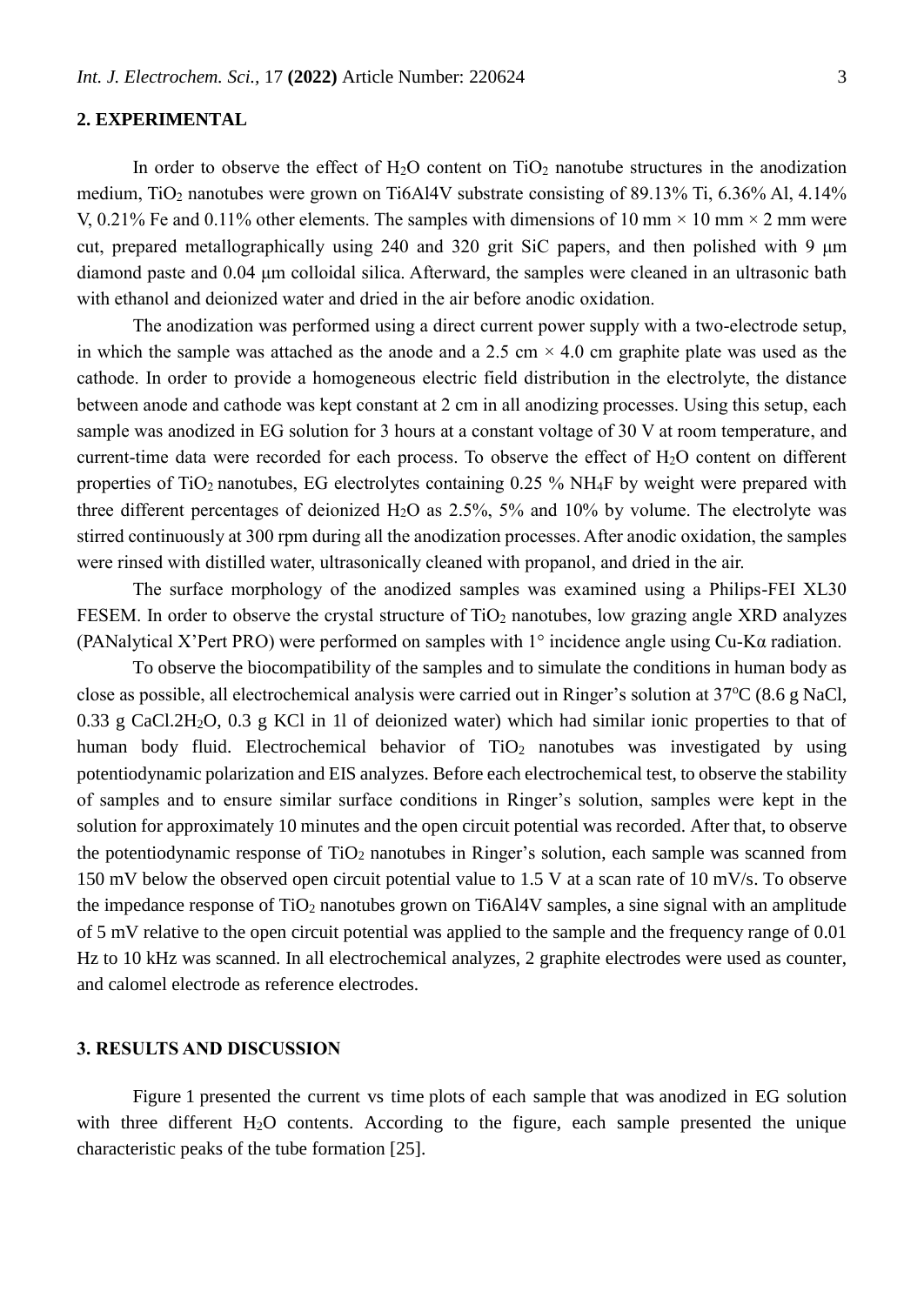

**Figure 1.** Current-time plots of Ti6Al4V samples anodized in different H<sub>2</sub>O contents in EG containing 0.25% NH4F.

Initial current value of each sample was recorded as 37.16, 34.67 and 25.36 mA for the samples anodized in the electrolytes with 10%, 5% and 2.5% H<sub>2</sub>O contents, respectively. It was observed that the initial current values were influenced by the anodization solution. It was clear that a higher H<sub>2</sub>O content resulted in occurrence of higher current values which were correlated with the viscosity of EG and the mobility of ions in the solution. In organic electrolytes such as EG,  $H_2O$  acts as a diluent and increases the mobility of ions by reducing the viscosity of the solution. This phenomenon was also discussed in previous studies with similar findings specifically for aqueous organic solutions [24,26-28]. Following this initial point, the current values dropped sharply to a minimum and then slightly raised to a second maximum. The lowest point observed was 1.07 mA for 5%, 10% and 7.07 mA for 2.5% H<sub>2</sub>O contents. This decrease in current was governed by the growth of the thin, compact barrier oxide layer. After the formation of the barrier layer, F ions attacked the previously formed barrier layer, and the release of electrons due to electrochemical processes during the dissolution of the barrier oxide caused the current values to rise again [4,29]. In addition, the reduction in oxide thickness by dissolving the oxide layer resulted in lower electrical resistance, thus allowing higher current values [30]. After the occurrence of the second peak, the current values decayed slightly and remained constant until the end of the anodization process. In fact, these stages of the current-time curves were well described in previous studies. Nevertheless, these stages contained invaluable data for the anodization and tube formation. According to Figure 1, although current-time characteristics were similar, the time when the second current peak was observed and the subsequent decay section of the curve was different for each sample. The second peak occurring at 1.45 mA for 5%  $H<sub>2</sub>O$  and 10%  $H<sub>2</sub>O$  was observed approximately fifteen minutes after the constant voltage was applied. On the other hand, the second peak was observed at 0.84 mA for 2.5% H2O and after approximately 95 minutes of voltage application. This second peak could be directly related to the pore size of the nanotubes. According to a study on Ti foil substrates, the value of the second current peak was associated with the dissolution of the barrier layer formed earlier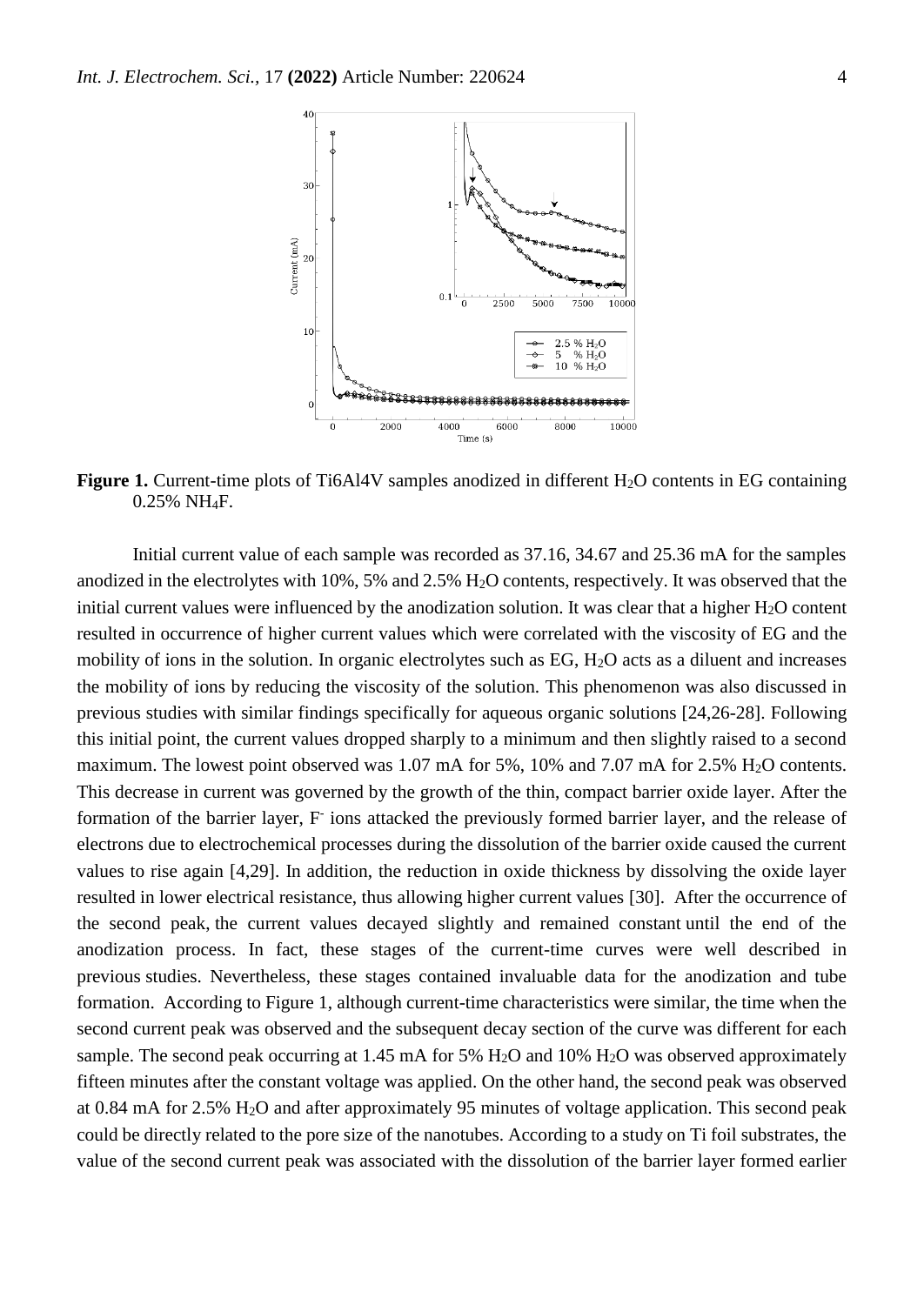and the larger pores were reported as the chemical reaction increased [4,28,30]. This result also supported our findings that the average pore size was slightly lower for  $2.5\%$  H<sub>2</sub>O, which presented a lower second current peak. It should also be noted that no current fluctuations were observed in Figure 1, which was a benefit of organic anodization solution that promoted the formation of smoother tube structures. Macak et al. suggested that fluctuations in current caused the formation of irregular tube walls [31]. Moreover, the pore diameter, as well as the thinning of the tube walls, were associated with the anodizing solution. According to previous studies, when aqueous solutions and F containing glycerol were compared, both solutions provided lower current and smaller pore diameters. However, smoother pore structures have been reported in glycerol, which obviously has a higher viscosity [31]. In another study, Suliali et al. studied with NH4F containing EG solution to grow nanotubes on Ti foil substrates. The authors observed similar findings and reported that the smallest pore diameter was observed in the 1.5 M NH4F solution. In line with our report, the authors also observed smaller and delayed peak and a smooth decay [30].



**Figure 2.** XRD patterns of untreated and anodized Ti6Al4V substrates in EG containing 0.25% NH4F and different  $H<sub>2</sub>O$  contents.

The crystal structure of anodized Ti6Al4V as well as untreated Ti6Al4V was given as Figure 2. According to XRD analyzes, all anodized samples had crystalline structure. The anodic oxidated samples exhibited some crystalline reflections corresponding to the substrate metal, as well as the mixed TiO<sub>2</sub> crystal phase of rutile [32], anatase [33] and Ti<sub>2</sub>O<sub>3</sub> [34] phases. The relation between phase transformation and H2O content as well as the anodization potential have also been discussed in the literature. It was reported that the highest change in crystal structure was observed at the highest H<sub>2</sub>O content and the highest electrical potential [23]. However, in our case, considering that the samples were grown under the same electrical potential, the change in crystal structure was only affected by the  $H_2O$ content. The samples anodized in 5% and 10% H2O content exhibited slightly higher number of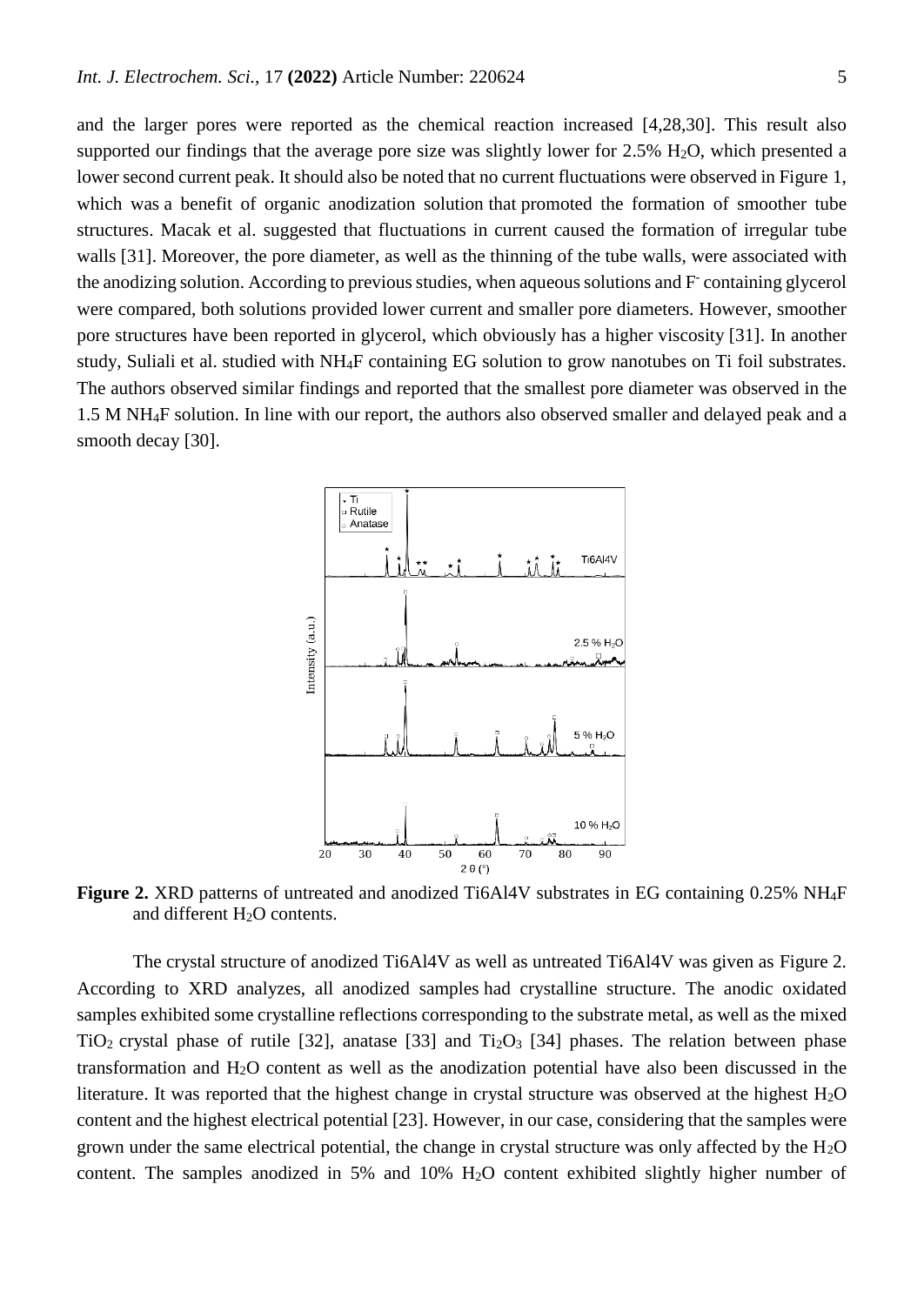reflections than the sample anodized in solution containing  $2.5\%$  H<sub>2</sub>O. The crystal structure of TiO<sub>2</sub> has been extensively investigated in the literature. In these studies, porous anodic films grown on Ti consisted of rutile and/or anatase phases, which showed a higher apatite forming ability than amorphous TiO<sup>2</sup> and therefore better biocompatibility in experiments performed in body fluids [35,36].



**Figure 3.** Surface and cross-sectional FESEM images of TiO<sub>2</sub> nanotubes on Ti6Al4V substrates anodized in different H<sub>2</sub>O contents: **a,d**) 2.5% H<sub>2</sub>O, **b,e**) 5% H<sub>2</sub>O and **c,f**) 10% H<sub>2</sub>O.

Surface morphology of the anodic oxidized samples and cross-sectional images of  $TiO<sub>2</sub>$ nanotubes were shown in Figure 3 a-f. According to these FESEM images, the distinctive feature of the nanotubes and the effect of H<sub>2</sub>O content on morphologies were noticable. It was observed that nanotubes grown at 2.5% H2O had thin tube walls and ordered, hexagonal shaped pores. On the other hand, regular, rounder pores and thicker tube walls were the defining features of the samples grown at  $5\%$  H<sub>2</sub>O. In addition, the sample that was anodized in the solution containing 10% H<sub>2</sub>O, which was the highest H<sub>2</sub>O content in our experiments, had nanotubes with slightly thinner tube walls than the sample oxidized in the solution containing 5% H2O. Also, due to the dissolution of tube walls, the nanotubes were appeared to be free standing rather than being etched in a continuous oxide layer. In fact, the etching process of the oxide layer was affected not only by the presence of F-ions in the oxidizing medium, but also by the chemical composition of the substrate material. Thus, it could be said that the overall shape and the ordered structure of the tubes were controlled by both the parameters of the anodization process and the substrate. In fact, the F ions not only affected the dissolution/etching process, but also the oxide structure itself. It was reported that  $H_2O$ -soluble  $F$  ion played the major role in tube formation [37]. Moreover, although nanotubes were mainly composed of  $TiO<sub>2</sub>$ , it was reported that the tubes contained  $F<sub>1</sub>$  ions as well as traces of alloying elements of the substrate material [38].

Pore diameters were measured as 52.5 nm, 81.3 nm and 72.9 nm for the 2.5%, 5% and 10% H2O contents, respectively. Firstly, increasing H2O content in the anodizing medium increased the dissolution of the oxides, resulting in larger pores. However, as seen in the FESEM images, the pore diameters of the nanotubes prepared in the oxidation medium with 10% H2O content decreased slightly with the formation of discrete tubes with intertubular space between them. On the other hand, nanotube length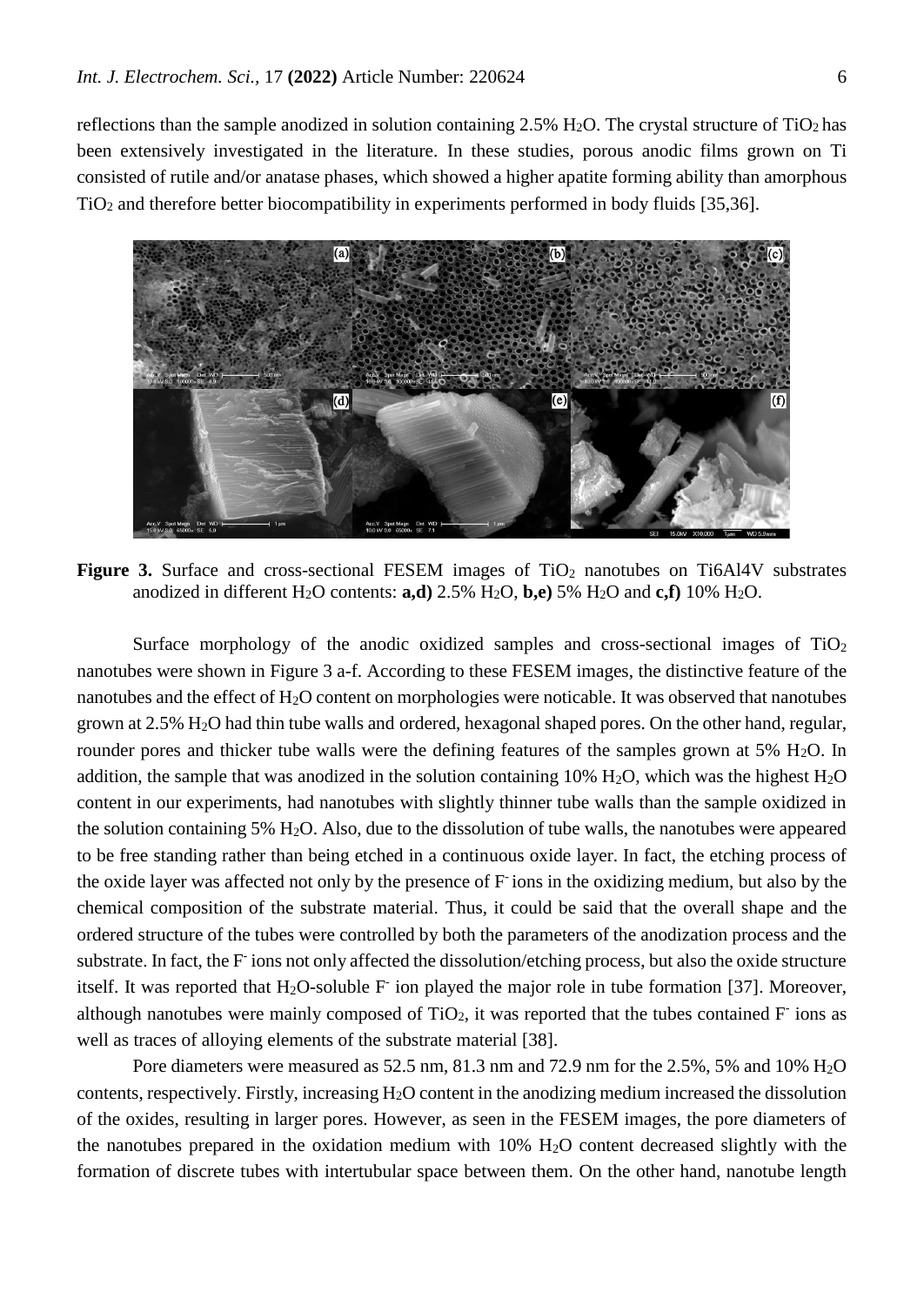was found to be inversely proportional to the increasing H2O content. The tube lengths corresponding to the samples prepared at 2.5%, 5% and 10% H2O contents were observed as 1584 nm, 1491 nm and 1007 nm, respectively. Since the H<sub>2</sub>O plays a role both in the formation of  $TiO<sub>2</sub>$  nanotubes and in the chemical dissolution reactions of oxides [9], this trend can be associated with the dissolution of nanotubes starting from the top due to the increased H2O content in the electrolyte. Similarly, Valota et al. observed a significant decrease in nanotube length with increasing  $H_2O$  content in organic electrolyte [39]. Furthermore, Kim and Choi investigated the effect of different anodization parameters on  $TiO<sub>2</sub>$ nanotubes and reported a decrease in the thickness of the nanotubular layer with increasing H2O content in ethylene glycol solution [8]. However, contrary findings were found in the literature on the relation between nanotube length and H<sub>2</sub>O content. Liu et al. observed and reported a direct relationship between H2O content and nanotube length [26].

Anodic polarization behavior of each sample in Ringer's solution was presented in Figure 4. As can be seen in Figure 4, all the samples had similar cathodic behavior. The anodic current for Ti6Al4V started to rise up to 334 μA at 1.32 μA where the experiment ended. Although the oxide growth slowed down around 118 μA, a full passivation property was not attained. Similar results were also discussed in the literature for Ti6Al4V in Ringer's solution. Pohrelyuk et al. reported that they observed a short passivation in Ringer's solution. The authors also discussed that the passivation behavior was affected by the temperature of the solution.



**Figure 4.** Potentiodynamic polarization plots of untreated Ti6Al4V substrate and anodized Ti6Al4V in Ringer's solution.

According to their findings, the behavior of oxide was related to the type of oxide formed on metal surface [40]. Besides solution temperature, another study showed that the anodic and passivation behavior of Ti6Al4V was also related to the microstructure of the alloy. Authors reported results similar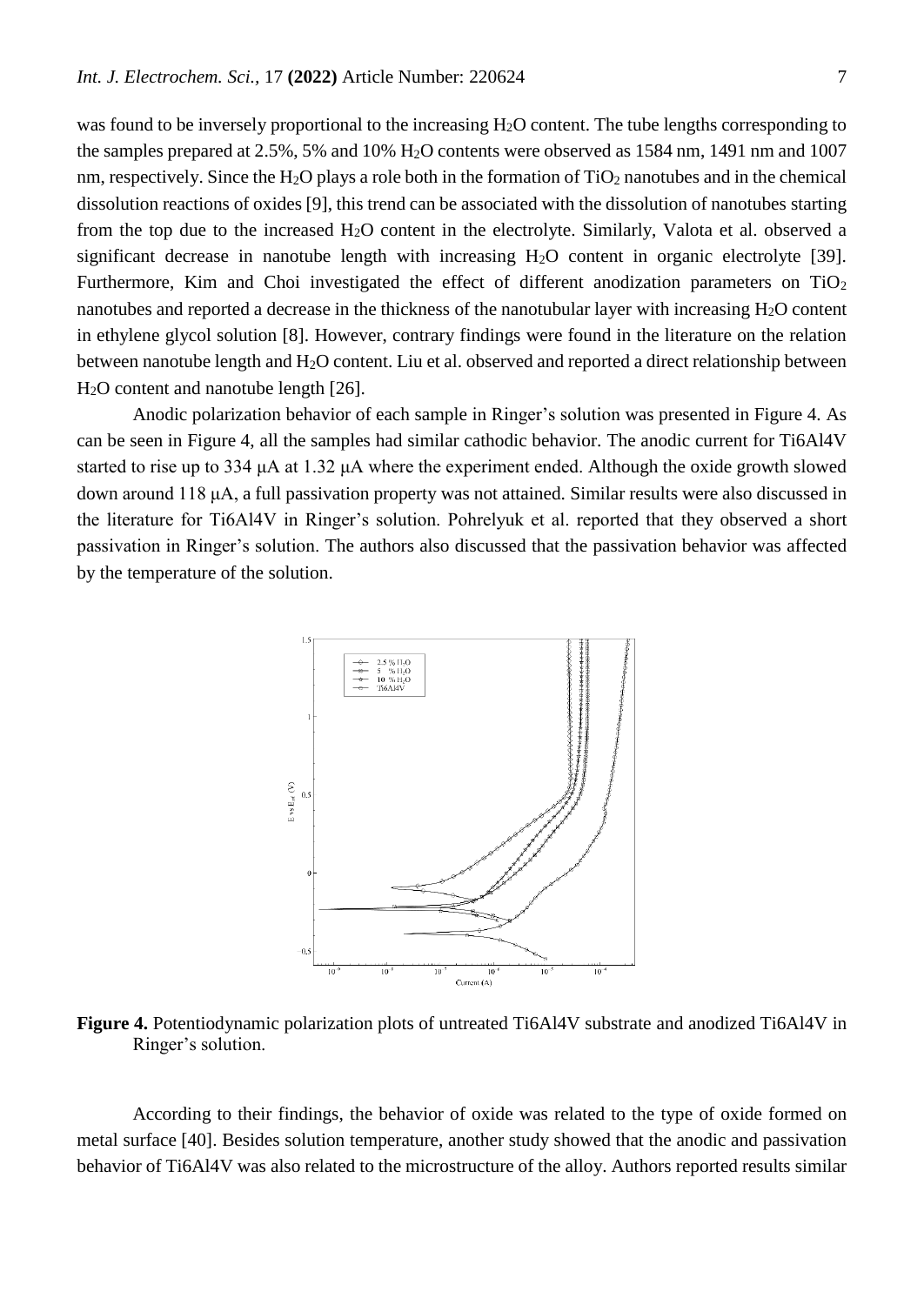to our findings [41]. On the other hand, all anodized samples showed passivation behavior. For the samples prepared at 2.5% H<sub>2</sub>O content, the anodic current started to increase from 0.1 μA to 0.2 μA with a linear rate, and the passivation current was reached here. In addition, the anodic current started to increase around 0.4  $\mu$ A for the samples prepared at 5% H<sub>2</sub>O and 10% H<sub>2</sub>O contens, and the critical passivation current was observed at 0.2  $\mu$ A, similar to the sample prepared at 2.5% H<sub>2</sub>O. Thus, all anodized samples had passivation behavior at approximately 0.5 V to 1.5 V.

The corrosion potential ( $E_{corr}$ ) and corrosion current density ( $I_{corr}$ ) values of the samples were given in Table 1. E<sub>corr</sub> values of Ti6Al4V substrate and samples prepared at 2.5%, 5% and 10% H<sub>2</sub>O contents were observed as -0.388 V, -0.093 V, -0.214 V and -0.231 V, respectively. Evidently, all anodized samples had higher E<sub>corr</sub> values, a confirmation of better corrosion resistance. On the other hand, when the anodized samples were compared with each other in terms of  $E_{corr}$  values, the protective property of the oxide layer decreased with increasing H2O content in anodization solution, which affected the physical properties of TiO<sub>2</sub> nanotubes as presented in the FESEM images. As seen in Table 1, the  $E_{corr}$  values of the samples prepared at 5%  $H_2O$  and 10%  $H_2O$  contents were close to each other, and the highest  $E_{\text{corr}}$  value among all samples was measured as  $-0.093$  V in the sample prepared at 2.5% H<sub>2</sub>O content. Additionaly, I<sub>corr</sub> values were found as 3.497, 0.078, 0.190 and 0.213  $\mu$ A/cm<sup>2</sup> for the Ti6Al4V substrate and the anodized samples prepared at 2.5%, 5% and 10% H2O contents, respectively. Both Ecorr and Icorr values showed that corrosion resistance of the anodized samples was higher than the Ti6Al4V substrate, and the increasing H2O content in the anodizing medium caused a negative effect on corrosion properties of the anodized samples with  $TiO<sub>2</sub>$  nanotubes. In literature, different opinions and findings have been reported for corrosion behavior of  $TiO<sub>2</sub>$  nanotubes. Many of these studies evaluated their results according to the anodization solution, the substrate on which the nanotubes were grown, and the medium in which the electrochemical tests were performed. Sivasprakash et al. studied the formation of TiO<sup>2</sup> nanotubes on Ti substrate in NH4F containing EG solution with two different anodization voltages. According to their findings of electrochemical tests performed in simulated body fluids, corrosion resistance increased with increasing  $H_2O$  content in the anodization medium [23].

| Sample                     | $E_{corr}(V)$ | $I_{corr}(\mu A/cm^2)$ |
|----------------------------|---------------|------------------------|
| Ti6Al4V                    | $-0.388$      | 3.497                  |
| $2.5\%$ H <sub>2</sub> O   | $-0.093$      | 0.078                  |
| 5% H <sub>2</sub> O        | $-0.214$      | 0.190                  |
| $10\% \text{ H}_2\text{O}$ | $-0.231$      | 0.213                  |

**Table 1.** Corrosion related data calculated by polarization curve of untreated Ti6Al4V substrate and anodized Ti6Al4V in Ringer's solution.

Both anodized samples and native oxide of Ti6Al4V were analyzed using impedance spectroscopy. Impedance spectroscopy is a powerful tool for understanding the nature of a material's surface in a specific solution. By applying a sine signal with respect to a reference electrode, the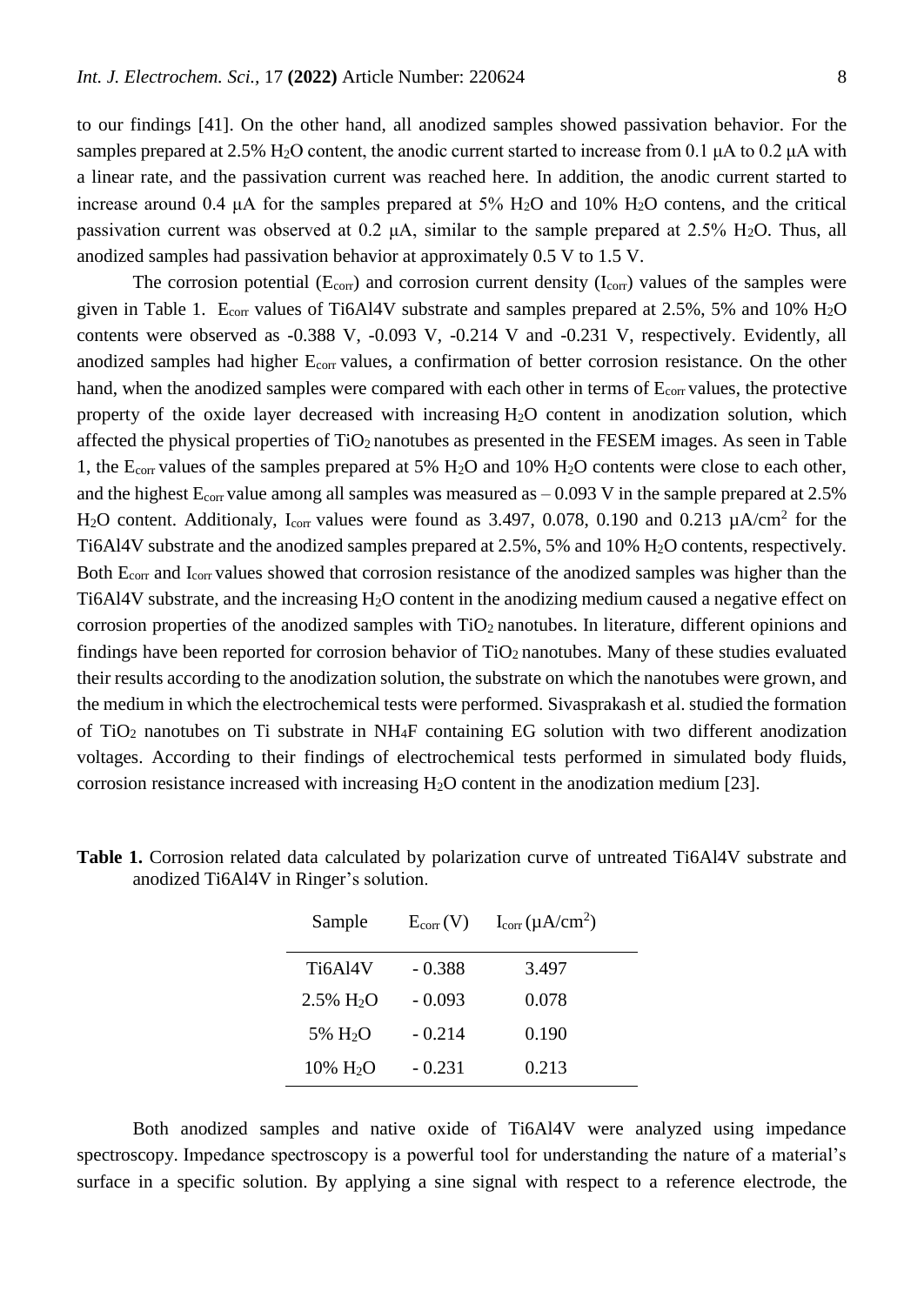characteristic features of the surface can be observed by fitting an electrical equivalent circuit to the gathered data. In this respect, unique features of the surface associated with certain circuit elements of the equivalent circuit can then be affiliated by the observer accordingly.

According to Figure 5, all impedance data featured characteristic semicircular arcs. At first glance, Ti6Al4V and the sample anodized at 2.5% H2O content had similar behavior, while the samples prepared in 5% and 10% H2O contents had much smaller semicircular arc in the high frequency regions, followed by an increase in  $-Z_{img}$  with respect to  $Z_{real}$  in the low frequency region of the spectrum. This increase in imaginary Z in the low frequency region was attributed to rapid ionic diffusion processes and in our case this behavior was observed in the samples prepared at  $5\%$  and  $10\%$  H<sub>2</sub>O contents, which had higher pore diameter and shorter nanotube length than the sample prepared at 2.5% H<sub>2</sub>O content [42]. Moreover, all anodized samples had a significantly higher semicircular radius than Ti6Al4V indicating all anodized samples exhibited better corrosion resistance than untreated Ti6Al4V substrate. Moreover, when anodized samples were compared with each other, the semi-circle radius was observed to be smaller with increasing H<sub>2</sub>O content. This finding was also supported by anodic polarization findings.



**Figure 5.** Nyquist plots of untreated Ti6Al4V substrate and and anodized Ti6Al4V in Ringer's solution.

The impedance data was further analyzed for deeper investigation to identify the corrosion related characteristics of the oxide layer. For this purpose, two electrical equivalent circuits as given in Figure 6a and 6b were used for fitting the impedance data. Figure 6a, which was used for fitting to the electrochemical impedance data of Ti6Al4V, included double layer admittance  $(Y_{0d}$ , charge transfer resistance ( $R_{ct}$ ), the admittance of oxide layer ( $Y_{0ox}$ ), the resistance of oxide ( $R_{ox}$ ) and the solution resistance  $(R_{sol})$ . Moreover, as presented as Figure 6b, the equivalent circuit that was used for fitting anodized samples, was more complex as nanotubes on Ti6Al4V surface had different physical features such as the barrier layer, nanotube walls and the pores. In order to fathom these features, parallel capacitance and resistance couples were employed. Thus  $R_{pr}$ ,  $R_w$  described the resistances of pore and nanotube wall, respectively. In addition,  $Y_{0pr}$ ,  $Y_{0w}$  values conjured the admittance of pore and wall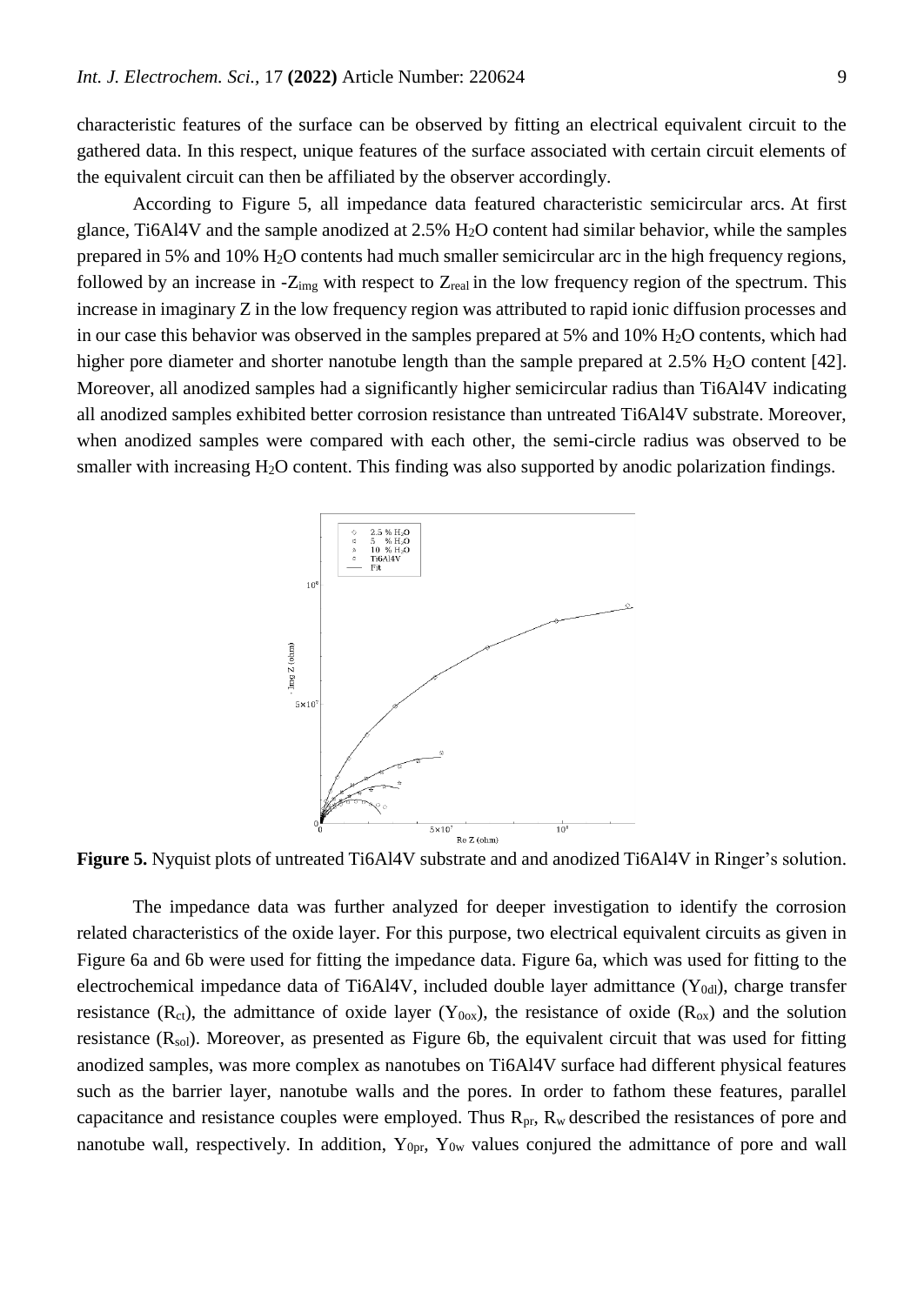structures. Then,  $C_{pr}$  and  $C_{ow}$  values were calculated using a transfer function and the  $Y_{0pr}$ ,  $Y_{0w}$ ,  $n_{pr}$ ,  $n_{w}$ values [3,43,44]. All calculated values for impedance analyzes were summarized in Tables 2 and 3.



**Figure 6.** Equivalent electrical circuits used for fitting EIS data **a)** untreated Ti6Al4V, **b)** anodized Ti6Al4V.

In impedance spectroscopy, the combination of  $C_w$  and  $R_w$  values were used for evaluating the overall performance of nanotube walls in Ringer's solution. As could be followed in Table 2,  $C_w$  values were comparable to each other with a slight variation in 5%  $H_2O$  content. Additionally, the  $R_w$  values which showed the resistivity of the tube wall decreased with increasing  $H_2O$  content in anodization solution. It was also noted that the decrease was prominent for 10%  $H_2O$ . The decrease in R<sub>w</sub> values indicated that the protective properties of the oxide against the Ringer's solution also decreased with increasing H<sub>2</sub>O content. This finding was also supported by Figure 4 and Figure 5. It was shown in the Nyquist plot that the semi-circle radius was diminished with increasing H2O content. Furthermore, in Figure 4, anodic polarization curves shifted to more negative values with increasing  $H_2O$  content in anodization solution.

**Table 2.** Equivalent electrical circuit fitting results of untreated Ti6Al4V sample.

|                           | $R_{sol}$<br>(ohm) | ${\rm Y_{0ox}}$<br>$(S.s^n)$<br>$x10^{-5}$ | $n_{ox}$ | $R_{ox}$<br>$ohm$<br>$x10^3$ | $C_{ox}$<br>(F)<br>$x10^{-6}$ | $\rm Y_{0d1}$<br>$(S.s^n)$<br>$x10^{-5}$ | $n_{dl}$ | $R_{ch}$<br>(ohm)<br>$x10^3$ | $C_{dl}$<br>(F)<br>$x10^{-6}$ |
|---------------------------|--------------------|--------------------------------------------|----------|------------------------------|-------------------------------|------------------------------------------|----------|------------------------------|-------------------------------|
| Ti6Al4V<br>(native oxide) | 3.05               | 9.73                                       | 0.9      | 23                           | 160                           | 6.0                                      | 0.9      | 3.36                         | 52.3                          |

As described earlier,  $C_{pr}$  and  $R_{pr}$  values could be used for evaluating the pore structure. As seen in Table 2 and 3,  $C_{pr}$  values of the samples prepared at 2.5%  $H_2O$  and 5%  $H_2O$  contents were similar and the values increased significantly with increasing  $H_2O$  content in the solution. Thus, this finding was related to the pore structure. According to FESEM micrographs, although the pore diameters were similar, especially for nanotubes grown at 5% and 10% H<sub>2</sub>O content, the pore structure changed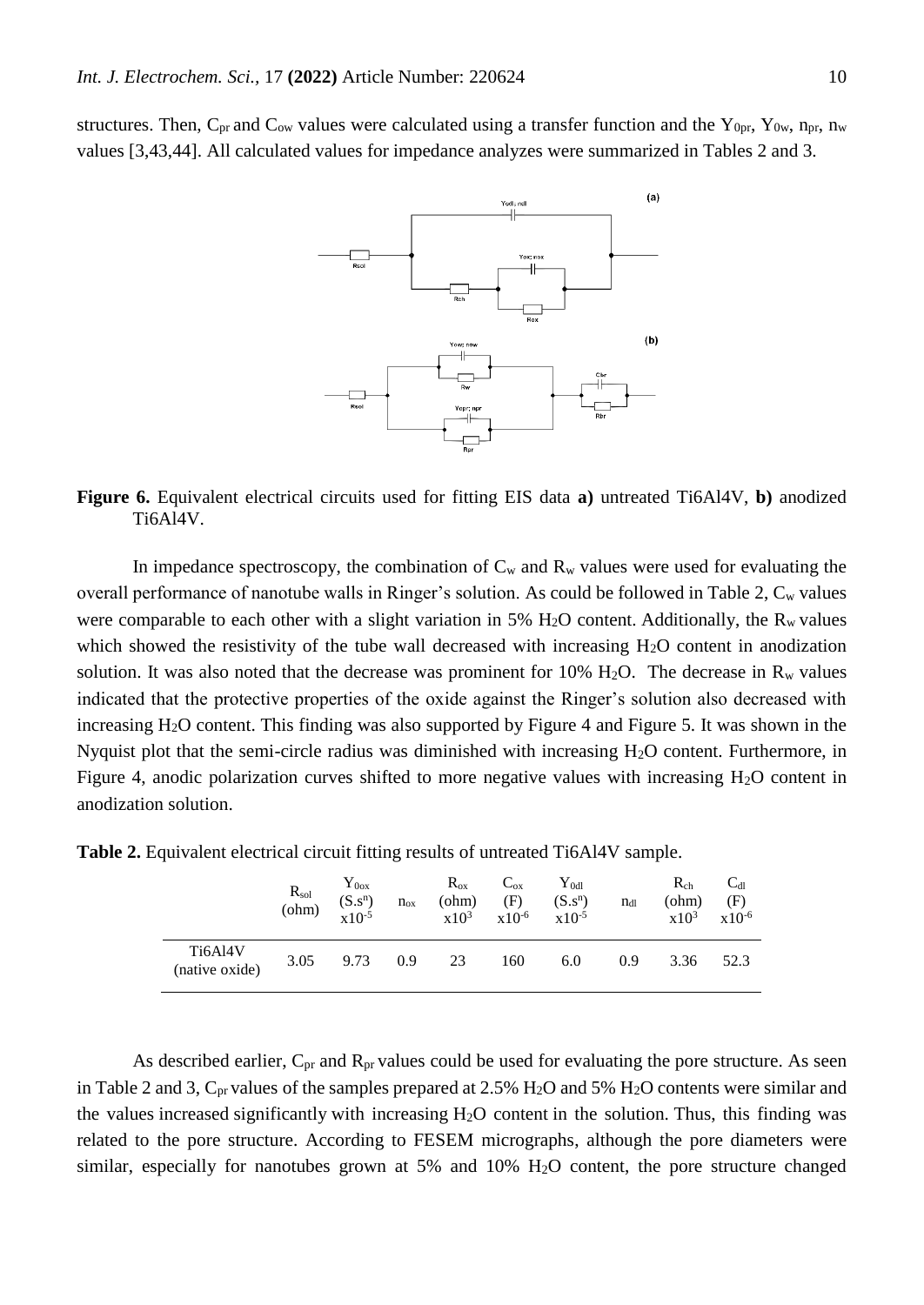significantly. While thin walls with hexagonal shaped pores were dominant in the samples prepared at 2.5% H2O content, elliptical and rounded pores with thicker walls were observed in the samples grown at 5% H2O and 10% H2O content. Moreover, while the tube formations were part of a continuous oxide layer in the samples prepared at 2.5% and 5% H2O contens, they were much more distinct and separated from each other in the sample prepared at 10% H2O. These differences, as well as the mixed crystalline phases which were described in XRD analyzes affected the capacitive response of the surface by affecting the dielectric constant and the overall surface area of the oxide. Also, the parameter n, which could be considered as an indicator of deviation from a perfect capacitive response for  $Y_0$ . In this respect, the value n ranged from 0 to 1, where 1 described a perfect capacitor [44]. Specifically in electrochemistry and impedance spectroscopy, this value could be evaluated as a measure of roughness [3]. Surfaces with  $n < 0.8$  were generally accepted as rough surfaces. In our case, as could be followed in Table 3, n<sub>w</sub> values increased with respect to H<sub>2</sub>O content in anodizing solution. According to Figure 3, the lowest n value, which was observed for 2.5% H2O content, had the thinnest pore edges and clearly the roughest surface among other samples.

| H <sub>2</sub> O<br>percentage | $R_{sol}$<br>(ohm) | $R_{\rm br}$<br>(ohm)<br>$x10^3$ | $\cup$ <sub>br</sub><br>(F)<br>$x10^{-6}$ | ${\rm Y_{0w}}$<br>$(S.s^n)$<br>$x10^{-5}$ | $n_{w}$ | $R_{w}$<br>(ohm)<br>$x10^3$ | $\mathsf{L}_\mathrm{W}$<br>(F)<br>$x10^{-6}$ | $Y_{0pr}$<br>$(S.s^n)$<br>$x10^{-5}$ | $n_{pr}$ | $R_{pr}$<br>(ohm)<br>$x10^3$ | $\cup_{\text{pr}}$<br>(F)<br>$x10^{-6}$ |
|--------------------------------|--------------------|----------------------------------|-------------------------------------------|-------------------------------------------|---------|-----------------------------|----------------------------------------------|--------------------------------------|----------|------------------------------|-----------------------------------------|
| 2.5                            | 6.08               | 132                              | 156                                       | 2.66                                      | 0.8     | 557                         | 60.7                                         | 1.23                                 | 1.0      | 120                          | 12.3                                    |
|                                | 11.5               | 9.85                             | 107                                       | 8.10                                      | 0.7     | 127                         | 216                                          | 2.06                                 | 1.0      | 247                          | 20.6                                    |
| 10                             | 57.1               | 27                               | 426                                       | .99                                       | 0.1     | 17.3                        | 19.9                                         | 6.95                                 | 0.8      | 162                          | 130                                     |

**Table 3.** Equivalent electrical circuit fitting results of anodized Ti6Al4V samples.

Rpr and Cpr values were used to describe the pore structure of the anodized samples. In this respect, although  $R_{pr}$  values were similar,  $C_{pr}$  values increased with increasing  $H_2O$  content in the anodizing solution. The highest  $C_{pr}$  value of 130  $\mu$ F was observed on the sample anodized at 10% H<sub>2</sub>O content. This finding was a good indicator of pore structure. Although no significant change in pore diameter was observed, the increase in capacitive response could be explained by the fact that the electrochemical response in the pores became more difficult. Frequency dependent response of a solidstate capacitor and the capacitive behavior in a solution in electrochemistry shared common ground, they posed a very different meaning in terms of material properties. From this point of view, capacitive response of a solid-state capacitor depended solely on the dielectric constant of the material in this structure [3,44]. However, in a solution, the capacitive response was affected by the ions, the transfer of ions in the solution and the oxide structure [28,45]. It should be noted that capillary effect of the tubes and high viscosity of the EG were also important factors for the observed high capacitive values [43,46].

In our analyzes,  $R_{\text{br}}$  and  $C_{\text{br}}$  values indicated the properties of the barrier layer of TiO<sub>2</sub>. In this respect, the barrier layer of the native oxide film,  $C_{ox}$  and the barrier layer of the nanotubes might be comparable. The  $C_{ox}$  value of Ti6Al4V and the  $C_{br}$  values of anodized samples showed good agreement. According to physical definition of a capacitor, the thickness of the oxide layer in impedance spectroscopy could be calculated and it was inversely proportional to the value of the  $C_{\text{br}}$  [47]. Thus, it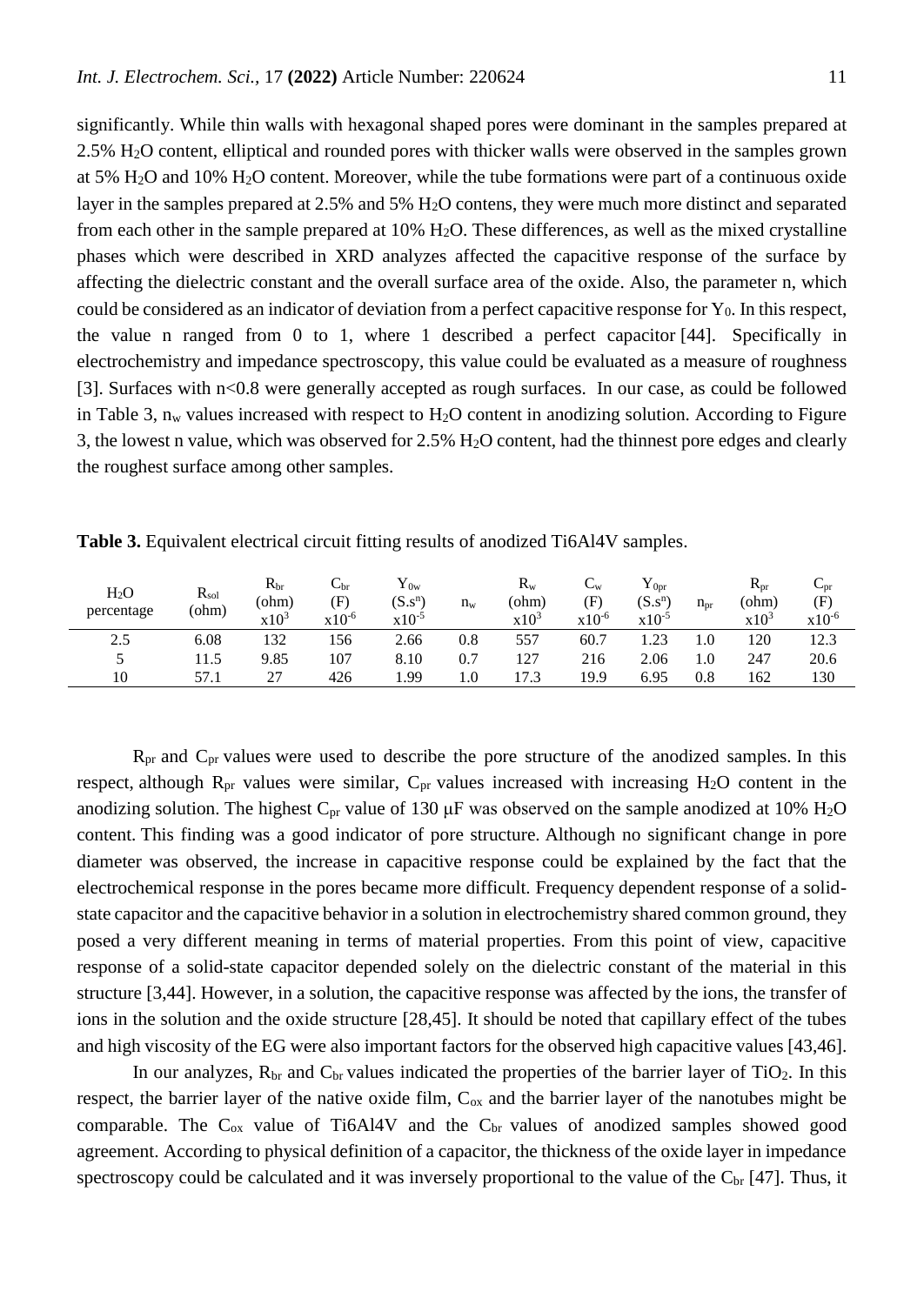could be assumed that the thickness values of the barrier layers were similar. It should also be noted that the highest barrier/oxide film capacitance was calculated as  $426 \text{ }\mu\text{F}$  on the sample prepared at 10% H<sub>2</sub>O. Noting that  $10\%$  H<sub>2</sub>O content was the highest H<sub>2</sub>O content in this study, the results indicated that the sample that was prepared at 10% H<sub>2</sub>O content had the thinnest barrier oxide. It was also interesting that, as can be seen in Figure 4 and Figure 5, the sample prepared at 10% H2O content had the thinnest barrier oxide among all samples, including the native oxide of Ti6Al4V, but had significantly better corrosion properties than the native oxide film.

# **4. CONCLUSIONS**

This study was carried out to observe the formation of  $TiO<sub>2</sub>$  nanotubes on the Ti6Al4V substrate in  $NH<sub>4</sub>F$  containing EG solution with different  $H<sub>2</sub>O$  contents and to compare the corrosion and electrochemical behavior of the  $TiO<sub>2</sub>$  nanotubes and the native oxide on Ti6Al4V substrate. Considering that the  $H_2O$  content also changes the  $F$  ion concentration in the anodizing medium, their combined effects resulted in some notable differences in both the crystal structure and physical properties of the nanotubes.

According to our findings, regardless of H2O content in anodization medium, all anodized samples exhibited crystalline structures consisted of rutile and anatase. However, the highest crystallinity was observed on the sample anodized at 5% H<sub>2</sub>O content. According to the FESEM images, a correlation between the crystalline structure and the physical structure of the nanotubes was obtained. For the sample prepared at 5% H2O content, round pores with well-defined tubular structure in a continuous single oxide layer was found. At higher H<sub>2</sub>O contents; singular, distinct and well-formed nanotube structures were observed and the thickness of the nanotube layer decreased with the increasing H2O content in anodizing medium. Both potentiodynamic polarization and EIS analyses revealed that all anodized samples showed better corrosion behavior than untreated Ti6Al4V in Ringer's solution. The electrical equivalent circuit fits obtained from EIS, showed that the capacitive behavior of the tube wall decreased with increasing H2O content in the anodization solution.

In conclusion, anodized samples with  $TiO<sub>2</sub>$  nanotubes on their surfaces were more beneficial in terms of corrosion resistance in Ringer's solution than untreated Ti6Al4V, and the increase in  $H_2O$ content in the anodizing medium affected the structure and morphology of the obtained nanotubes and caused a decrease in corrosion resistance.

#### ACKNOWLEDGEMENTS

This study was supported by Yildiz Technical University, Scientific Research Projects Coordinations (YTU BAPK) with the project number FDK2018-3744.

### **References**

- 1. A. Yamagami, N. Nagaoka, K. Yoshihara, M. Nakamura, H. Shirai, T. Matsumoto, K. Suzuki, Y. Yoshida, *Dent. Mater. J.*, 33 (2014) 828.
- 2. J. Yang, H. Zhang, S. Man Chan, R. Li, Y. Wu, M. Cai, A. Wang, Y. Wang, *Int. J. Nanomed*. 15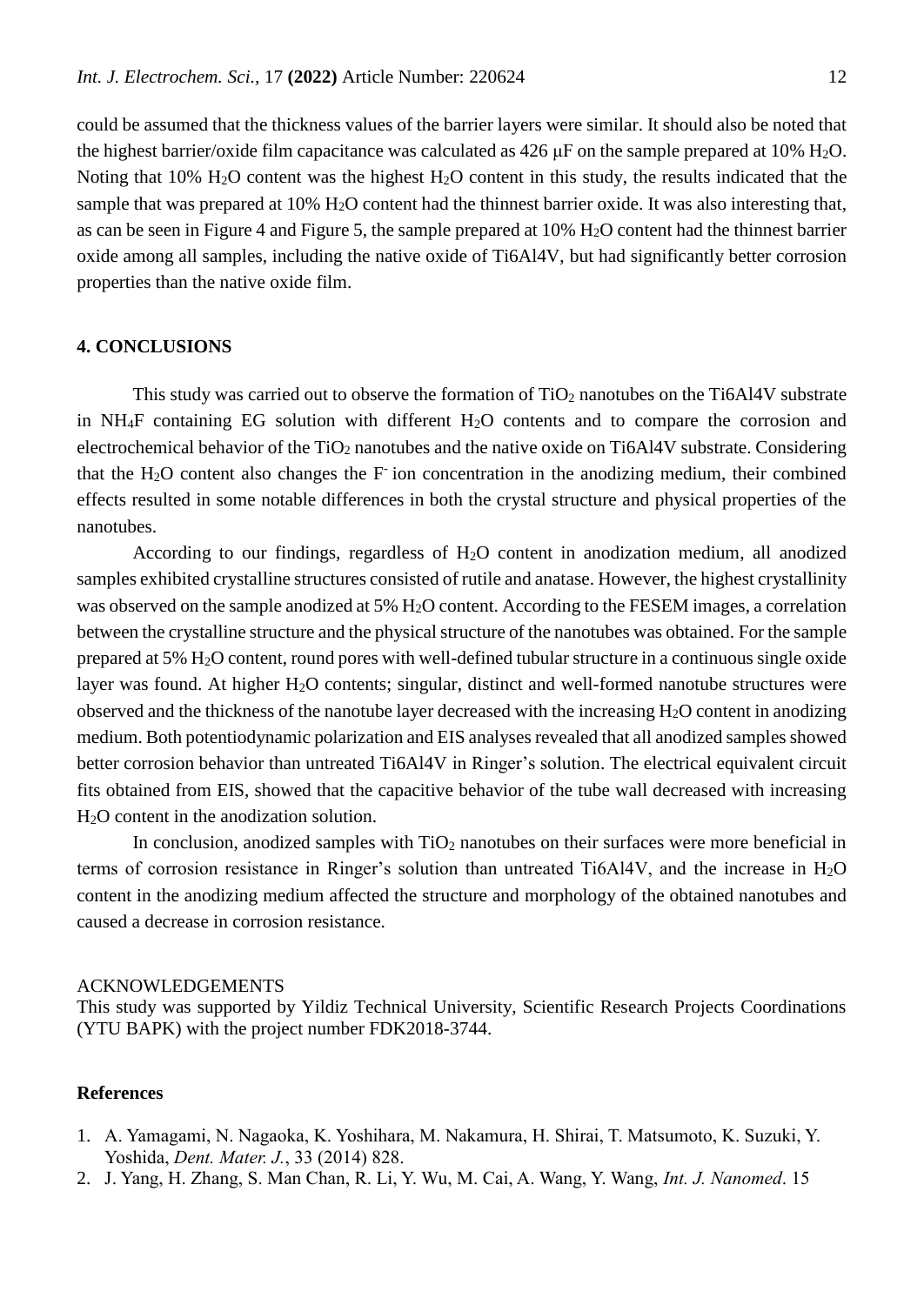(2020) 3523.

- 3. W.Q. Yu, J. Qiu, L. Xu, F.Q. Zhang, *Biomed. Mater.*, 4 (2009) 065012.
- 4. L. v. Taveira, J.M. Macák, H. Tsuchiya, L.F.P. Dick, P. Schmuki, *J. Electrochem. Soc.*, 152 (2005) B405.
- 5. L. Wermuth, M. Kolb, T. Mertens, T. Strobl, D. Raps, *Prog. Org. Coat.*, 87 (2015) 242.
- 6. I. Roman, R.D. Trusca, M.L. Soare, C. Fratila, E. Krasicka-Cydzik, M.S. Stan, A. Dinischiotu, *Mater. Sci. Eng., C*, 37 (2014) 374.
- 7. G. Wang, S. Moya, Z. Lu, D. Gregurec, H. Zreiqat, *Nanomedicine*, 10 (2015) 1327.
- 8. W.T. Kim, W.Y. Choi, *J. Nanomaterials*, 2019 (2019) 1.
- 9. D. Regonini, *Mater. Sci. Eng., R,* 74 (2013) 377.
- 10. O. Robinson Aguirre, E. Félix Echeverría, *Appl. Surf. Sci.*, 445 (2018) 308.
- 11. Q. Wang, Y. Zhang, K.E. Yang, L. Tan, *Surf. Rev. Lett.,* 16 (2009) 775.
- 12. D. Regonini, A. Satka, A. Jaroenworaluck, D.W.E. Allsopp, C.R. Bowen, R. Stevens, *Electrochim. Acta*, 74 (2012) 244.
- 13. D.G. Li, D.R. Chen, J.D. Wang, P. Liang, *Electrochim. Acta*, 207 (2016) 152.
- 14. J.S. Khaw, C.R. Bowen, S.H. Cartmell, *Nanomaterials*, 10 (2020) 1.
- 15. D.J. Hall, R.M. Urban, R. Pourzal, T.M. Turner, A.K. Skipor, J.J. Jacobs, *J Biomed Mater Res B Appl Biomater.*, 105 (2017) 283.
- 16. S. Li, M. Zhu, J. Liu, M. Yu, L. Wu, J. Zhang, H. Liang, *Appl. Surf. Sci.,* 316 (2014) 28.
- 17. F.S. Utku, E. Yuca, E. Seckin, G. Goller, A.Y. Karatas, M. Urgen, C. Tamerler, *Bioinspired Biomimetic Nanobiomater.*, 4 (2015) 155.
- 18. G. Strnad, Z. German-Sallo, L. Jakab-Farkas, R. Cazacu, D. Portan*, Procedia Manuf.,* (2018) 19.
- 19. S. Poddar, A. Bit, S.K. Sinha, *Mater. Chem. Phys.*, 254 (2020) 123457.
- 20. S. Saha, R. Kumar, K. Pramanik, A. Biswas, *Appl. Surf. Sci.*, 449 (2018) 152.
- 21. A. Radtke, A. Topolski, T. Jędrzejewski, W. Kozak, B. Sadowska, M. Więckowska-Szakiel, M. Szubka, E. Talik, L.P. Nielsen, P. Piszczek, *Nanomaterials*, 7 (2017) 197.
- 22. Z.J. Liu, X. Zhong, H. Liu, I.L. Tsai, U. Donatus, G.E. Thompson, *Electrochim. Acta*, 182 (2015) 482.
- 23. V. Sivaprakash, R. Narayanan, *J. Bio- Tribo-Corros.*, 6:105 (2020) 1.
- 24. Z. Su, L. Zhang, F. Jiang, M. Hong, *Prog. Nat. Sci.: Mater. Int.*, 23 (2013) 294.
- 25. Y. Fu, A. Mo, *Nanoscale Res. Lett.,* 13 (2018) 187.
- 26. Y. Liu, D. Yu, Y. Song, D. Li, S. Zhang, W. Ma, Z. Wei, X. Zhu, *J. Solid State Electrochem.*, 19 (2015) 1403.
- 27. H.M. Mateus, J. Bautista-Ruiz, J. Barba-Ortega, M.R. Joya, *Rasayan J. Chem.*, 12 (2019) 1304.
- 28. K. Indira, U.K. Mudali, T. Nishimura, N. Rajendran, *J. Bio- Tribo-Corros.*, 1:28 (2015) 1.
- 29. Y. Wang, D. Yu, B. Chong, D. Li, Y. Song, S. Zhang, W. Ma, X. Zhu, *J. Electrochem. Soc.,* (2014) H89.
- 30. N.J. Suliali, C.M. Mbulanga, W.E. Goosen, J.R. Botha, *Mater. Sci. Semicond. Process.*, 109 (2020) 104931.
- 31. J.M. Macak, H. Tsuchiya, L. Taveira, S. Aldabergerova, P. Schmuki, *Angew. Chem. Int. Ed.,* 44 (2005) 7463.
- 32. Powder Diffraction File, Joint Committee on Powder Diffraction Standards (JCPDS), ASTM, 2003, Card number: 65-4920.
- 33. Powder Diffraction File, Joint Committee on Powder Diffraction Standards (JCPDS), ASTM, 2003, Card number: 89-4921.
- 34. Powder Diffraction File, Joint Committee on Powder Diffraction Standards (JCPDS), ASTM, 2003, Card number: 89-4746.
- 35. H. Tsuchiya, J.M. Macak, A. Ghlcov, P. Schmuki, *Small*, 2 (2006) 888.
- 36. B. Yang, M. Uchida, H.M. Kim, X. Zhang, T. Kokubo, *Biomater.*, 25 (2004) 1003.
- 37. V.S. Saji, H.C. Choe, W.A. Brantley, *Acta Biomater.*, 5 (2009) 2303.